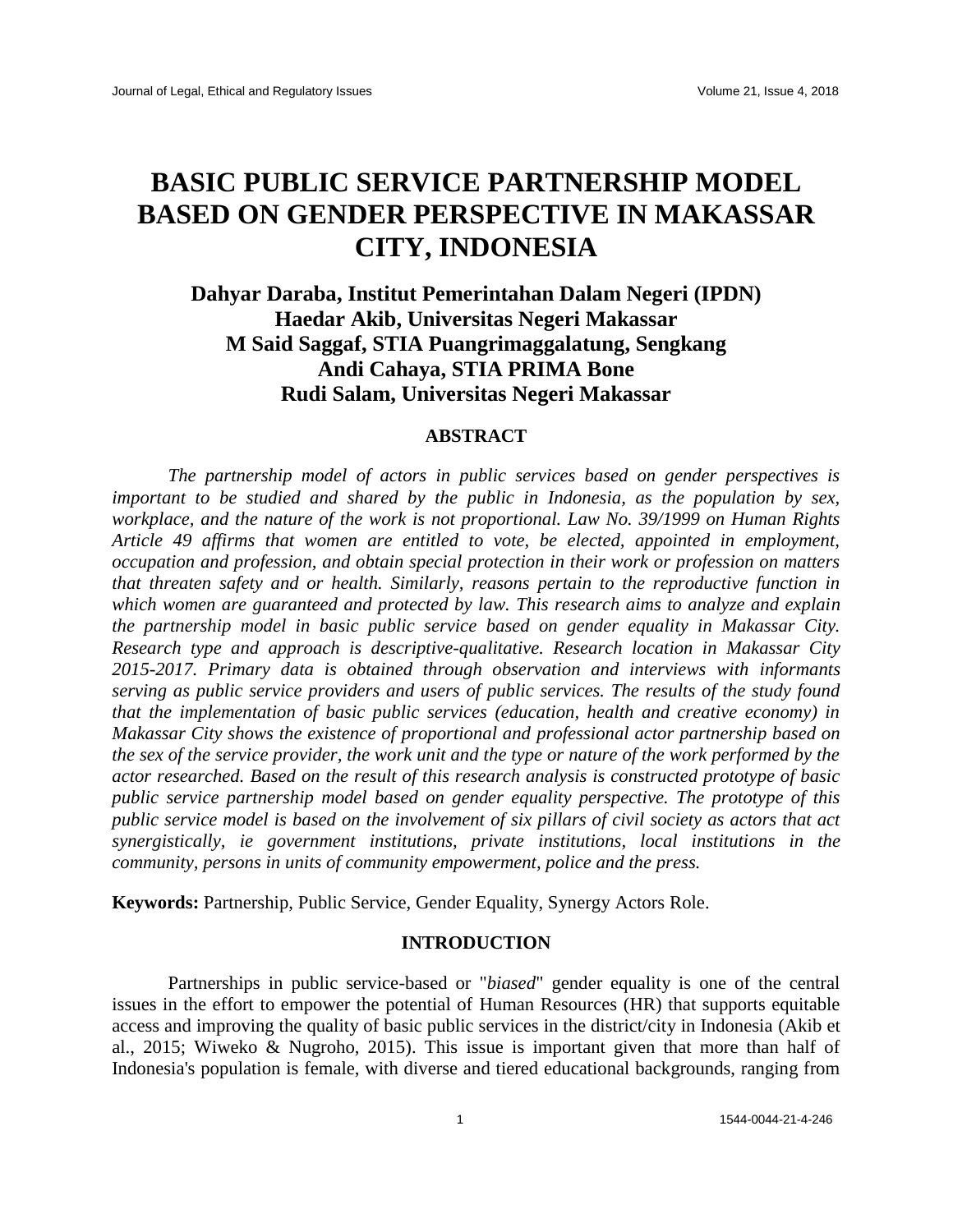elementary, secondary, to higher education, and many women are also alumni of graduate programs. Therefore, the government issued a regulation that regulates gender equality, at least to minimize the occurrence of gender discrimination in governance, development, community empowerment and public services. Law No. 39/1999 on Human Rights (Republik Indonesia, 1999) article 48 states that, "*Women are entitled to education and instruction in all types, levels and educational path...*". The same regulation is also described in the Minister of Home Affairs Regulation (Permendagri) No. 15 of 2008 on Gender Mainstreaming in National Development (Presiden, 2000).

Achieving a model of public service with gender justice is certainly must be based on the application of principles of good governance. The characteristics as well as the principles of good governance according to United Nations Development Program (UNDP) include: participation, legal certainty, transparency, responsiveness, fairness, community-oriented, efficiency and effectiveness, accountability, vision far ahead (Graham et al., 2003; Mardiasmo, 2002; Presiden, 2000).

Data in Indonesia shows that there is still an imbalance between women and men seen from the number of employees who work in various organizations/agencies, especially in government agencies, namely: at the Central level the number of men by 65 percent and women only 35 percent. Meanwhile, at the regional level the number of men was 82.2 percent and women by 17.68 percent. The percentage of illiterate women workers is 26.8 percent, indicating that more than twice the percentage of illiterate male workers (Salman, 2005). The control of productive assets in the form of land, in urban areas is women 14.3 percent and men equal to 76.9 percent. In the periphery, women controlled 17.4 percent and men by 67.4 percent. In rural areas women account for 20.4 percent and males of 66.7 percent (Noerdin et al., 2006). Phenomenon and data in Makassar City show the same thing, for example Civil Servant/State Civil Apparatus in a section of Regional Secretariat is woman 93 person and men 141 people (Niswaty et al., 2015).

The assumption of this research is the level of quality of human development which is either in the same direction or linear with good governance quality. Similarly, it is assumed that good governance quality is linear with the quality of gender equality in the delivery of public services. Based on these assumptions and reflecting on the facts or data available, it can be stated that the State of Indonesia has failed to improve the quality of human development and one of the causes is "*gender inequality*" in basic public service delivery (Akib et al., 2015). The assumption is parallel to the good governance characteristic of UNDP which is characteristic of the "*principle of equality and justice*."

Based on the background of the proposed problem, this research article aims to analyze and explain the prototype of the partnership model in the implementation of basic public services (education, health and creative economic) based on gender equality perspective in Makassar City.

# **LITERATURE REVIEW**

Role theory describes the social interaction in the terminology of actors who play by what is set in the organization by the culture. Based on this theory, then the role expectation is a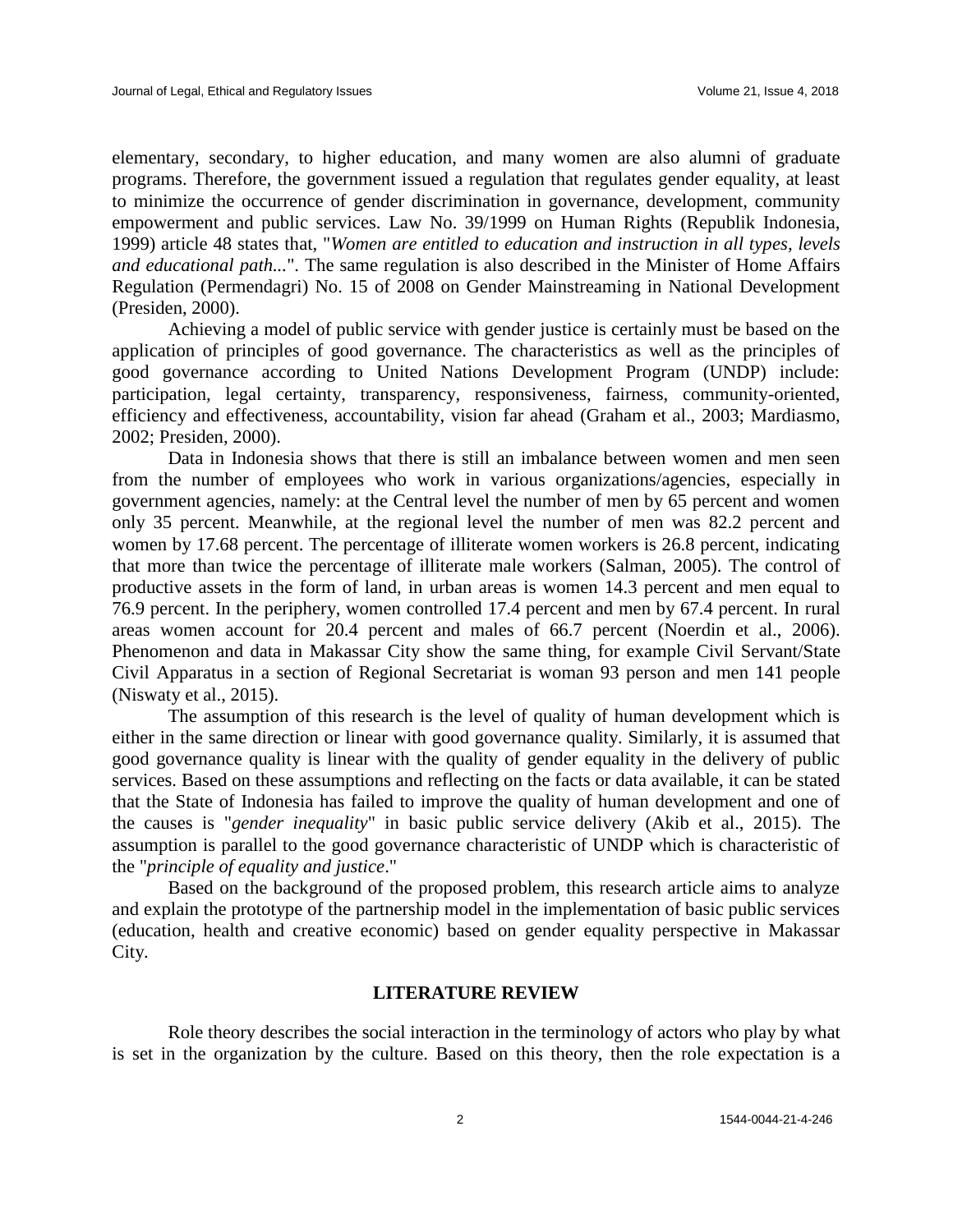shared understanding that leads us to behave in everyday life. According to this theory, when a person has a particular role, such as a lawyer, doctor, teacher, parent, child, woman, man, etc., it is expected that the person behaves according to his role. Why someone serves someone else in the office where he works, because he is the provider or provider of public service (provider). So, because the status is a service provider then it should serve the public service users (recipient) who need it. Behavior is determined by social roles within the organization, then a sociologist named Elder (1975) helps expand the use of role theory. The approach called "*lifecourse*" is defined as individual citizens have hope for each member to have certain behaviour according to categories of age and its role applicable in an organization in the society, including behaviour as a provider of public service based on gender equality perspective (Akib et al., 2015)

# **Gender Equality Based Public Service**

Public service delivery is one of the important functions of the government in addition to the functions of distribution, regulation and protection (Sainsbury, 1996; Kabeer, 2005). This function is the actual realization of social contracts that society gives to the government in the context of Principal-Agent relationships (Broadbent et al., 1996). Under the framework, the government subsequently undertook the process of regulating the allocation of public resources by balancing the aspects of revenue and expenditure to maximize the provision of collective service needs.

Public service is also the domain of all good governance actors, government, market participants, and civil society with interest in improving the performance of public services. The government is concerned with efforts to improve public services, because if the government succeeds in improving public services it will be able to improve its legitimacy (Batley & Larbi, 2004; Hartley, 2005; Hartley & Allison, 2000). Improved public services can also reduce the cost of the bureaucracy, which in turn can improve the welfare of the users and the efficiency of market mechanisms.

Experts and researchers (Sainsbury, 1996; Inglehart & Norris, 2003; Kabeer, 2005) agree and argues that if a person has gender equality, then the person will know, live, and have an attachment to his potential, needs, opportunities, rights and obligations, to plan the right activities to develop his potential. By having an awareness of gender equality, one no longer has the view that men have a higher role than women.

Based on that explanation, every person, both women and men are born equal, thus they should have equal access to everything, including: education, health, economics, politics and other public services. Education is a basic human right, but most women do not consider education to be a basic right. Most of the women become the people whose rights are violated, whereas education is an attempt to free women from the shackles of poverty. Education is an investment, as illustrated by the statement that: Human capital has a very important role in the welfare of a country (Manuelli & Seshadri, 2014). The importance of involvement of women in the world of work is a reflection of the potential increase of Human Resources which aims to improve the lives and welfare of society (Rauf et al., 2015).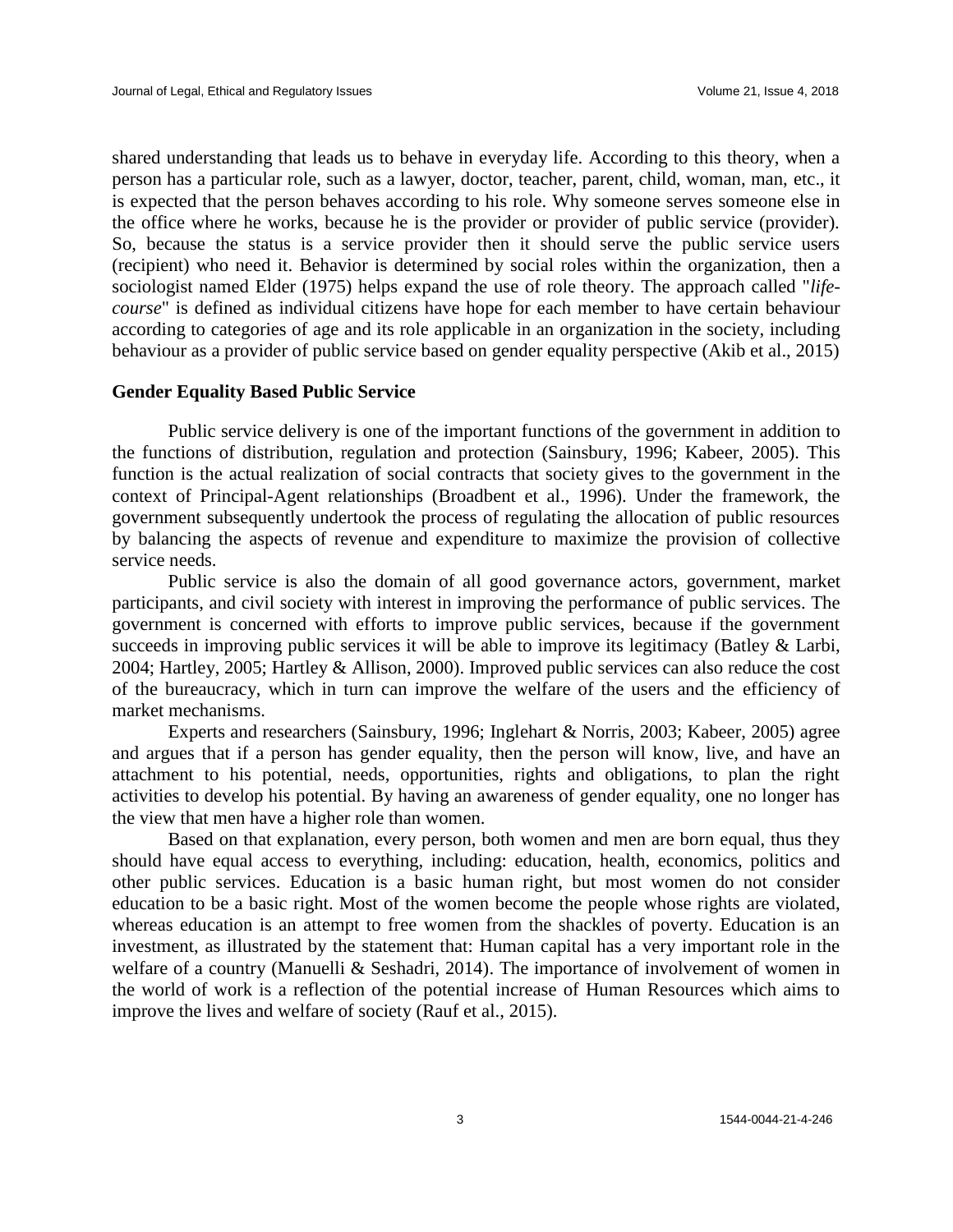To achieve these conditions there are various models of public service management that can be used. The new public management model can be traced from the typology developed by Ferlie et al. (1995) and Ferlie (1996) namely:

# **Model efficiency drive**

This model is an early model that emerged in the early 1980s by emphasizing the main concern that the public sector behaves as a private enterprise, regarding efficiency. Important themes in this model include improved financial management, financial savings or efficiency, strengthening budgeting functions, and creation of information systems and budgets (Wallin, 1994; Boland & Fowler, 2000). Also, the model focuses on the importance of increasing attention to the responsiveness of service delivery to consumers by providing an increasing role to the private sector or the market as a provider or service producer (Hood & Dixon, 2013; Royed, 1996; Wright, 2001).

#### **Down-sizing model**

This model emphasizes organizational flexibility and avoids standardization, develops flexible and varied service patterns, strengthens decentralization of activities and budget responsibilities to lower levels, shifts in management patterns from hierarchical systems to contracting-out systems, and top-level organization with the operational organization (Newman, 2000; Castles, 2001; Lee & Strang, 2006). This model takes into account the importance of networks with other organizations outside the government, emphasizing the creation of strategic alliances with other agencies outside the government as a new form of broader, more open and inclusive coordination.

# **Model in search of excellence**

This model is a manifestation of the flow of human relations in management theory that gives attention to the importance of organizational culture (Aucoin, 1990; Parker & Bradley, 2000). This model pays special attention to the influence of values, culture, rituals, and symbols that can influence individual behaviour at work. This model is divided into two approaches, namely bottom-up and top down approaches (Cameron, 1994).

# **Model public service orientation**

This model is public management oriented to public service (Parker & Bradley, 2000). This model reflects the alignment of ideas in private sector management into public sector management and the reinforcement of the role of public sector managers with high quality management in a more convincing manner that had previously been undermined by malpractice and patalogi.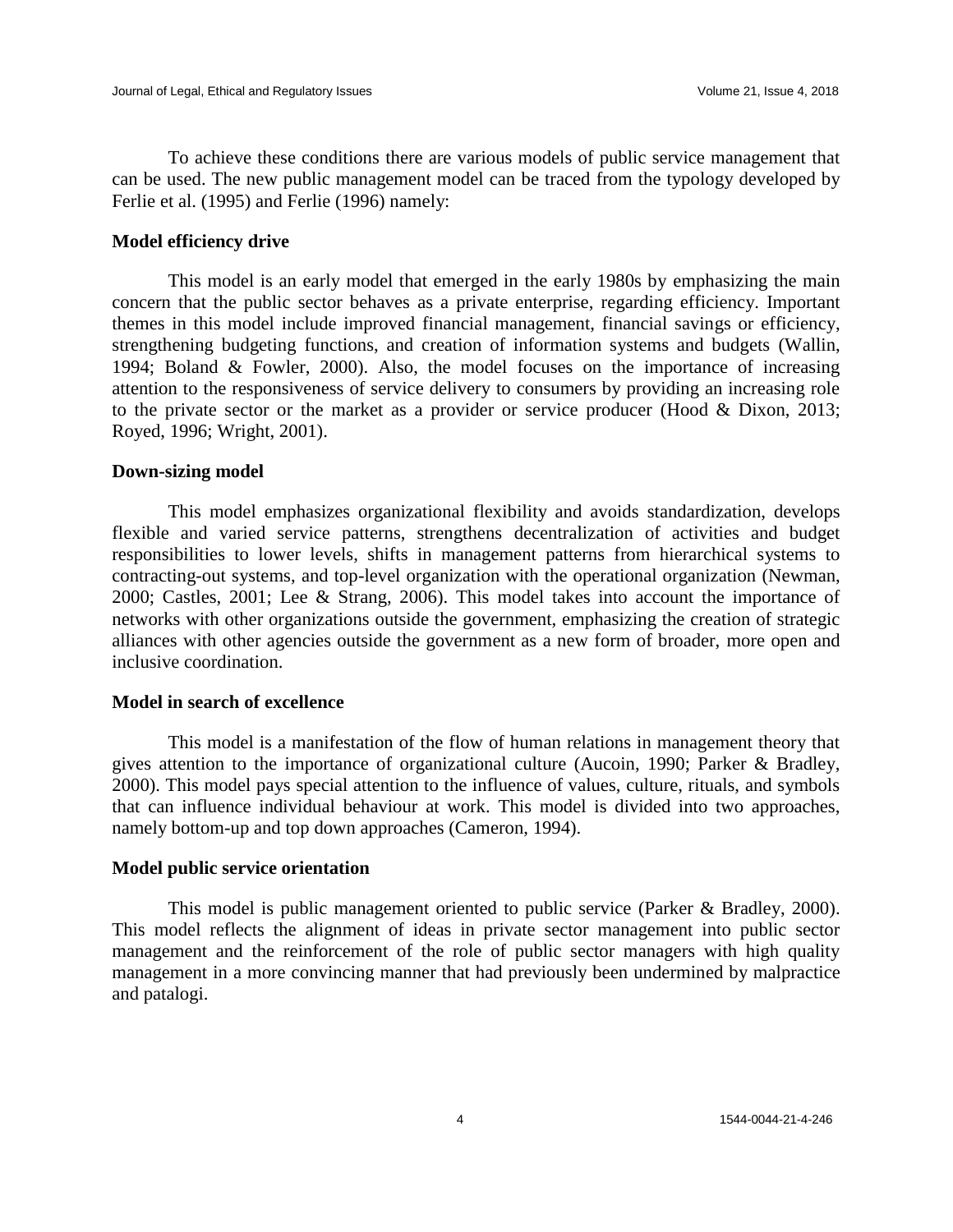#### **RESEARCH METHODS**

The study was conducted in Makassar, Indonesia, in 2015-2017 using a descriptivequalitative research approach. The primary data source is the head of the institution together with the organizer or the public service provider at the Makassar City Government Office, the Office of Education, the Office of the Health Office, and the Office of Women's Empowerment, and the informant as the recipient of the public service (Akib et al., 2015; Makassar, 2016). Informants include representatives of planners, executors and supervisors of public service delivery. Similarly, other informants consisting of employees in the Personnel Section, Economic Section, Regional Development Planning Board, and employees at the Regional Personnel Agency. The number of informants is not specified, but rather based on the saturation level of the given answer. The other primary data sources are female female employees as providers and users of public services on work units in education (schools & branch offices), in health (community health center, abbreviated as PUSKESMAS, Family Planning Service Post-Health Integrated, abbreviated as POSYANDU), and in the field of women's empowerment (joint business cooperatives abbreviated as KUBE, units of women/women creative business activities). In the meantime, secondary data is in the form of documents sourced from the Central Bureau of Statistics (BPS) report and other publications sourced from related institutions. The data analysis technique used is following step "*interactive model*" (Miles et al., 2014) covering data collection stage, data condensation, data presentation, verification/conclusion.

# **RESEARCH RESULT AND DISCUSSION**

The analysis of the implementation of basic public services in the field of education, health, and creative economy in Makassar City shows the reality of gender equality seen from the type/nature of work (duty) and place (unit) employment of female. Viewed from the type/nature of work selected and performed by women in public institutions (Makassar City Secretariat, Education Office, Health Office, Women's Empowerment Office), as the research locus, indicates the professionalism and proportionality of the number of employees (civil servants and honorary employees) based on their expertise and skills.

In the public sector of education, the proportion of the number of women is more than half the number of civil servants and honorary employees, both as teachers and educational personnel, starting at the level of early childhood education (PAUD), primary and secondary education, such as mechanical engineering and industrial engineering, where more teachers and education personnel are males. While at higher education level, the number of women is more as education staff (administrative staff) than as a lecturer. This data is supported by informants who generally state that the proportion of women working in education is based on the choice of form, type, and nature of the work that is being graduated while being tested for granting an employee. Similarly, after work, women feel happy when involved in various public service activities. Public service work is even considered by the "*nature*" of women. Similarly, the data on the number of students of female sex also tend to be more than the number of men at all levels of education, except in the type of high-level technical education. In other words, the realization of gender equality in education in Makassar City is viewed from the aspect of proportionality of the number and professionalism of the nature of the selected work.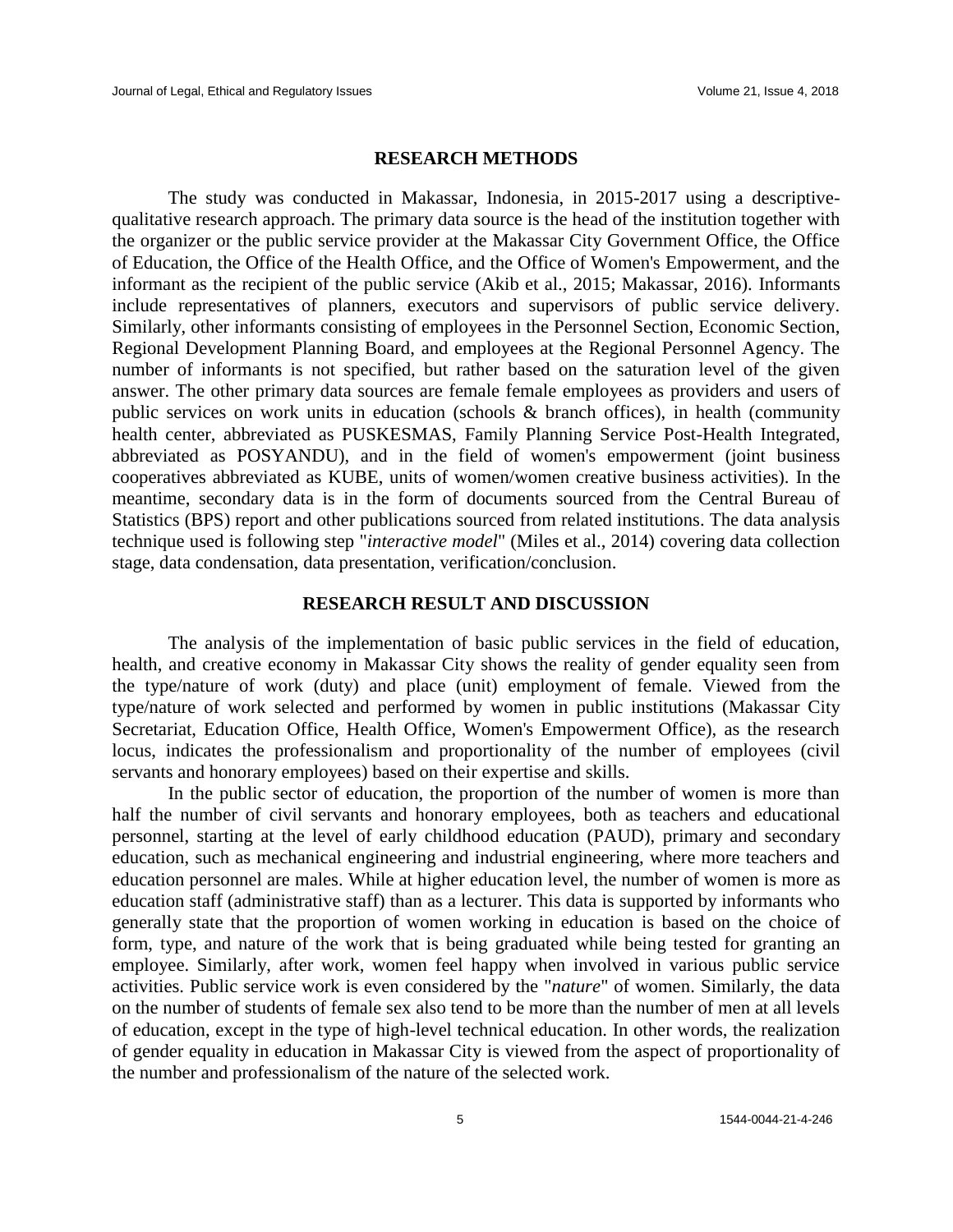In the public health sector in Makassar City, it is seen that the number of women more than men who work as paramedical workers (nurses, midwives, mantri, nurses, ambulance technicians), while as medical personnel (general practitioners, dentists) more men. Women are also more numerous than men who work as staff in the health administrative service, both in local public hospitals (RSUD) Daya (the only hospital owned by the Government of Makassar City, which was once only a Public Health Centre, abbreviated PUSKESMAS), as well as in a number of PUSKESMAS in every kelurahan in Makassar City. According to the informants' view that, in line with the increase in the number of labour demand in the health sector, the increase in service intensity at RSUD Daya and the intensity and extensity of services in each PUSKESMAS, the number of women choosing health professional education institutions also increased drastically. The consequence is that after graduating from medical school or graduating from college, they (the poachers) work in their field. This also happens along with the formation of work provided by the government, both the central government and the government of Makassar) each year is among others in the field of health and education. In other words, the realization of gender equality in the health sector in Makassar City is viewed from the aspect of proportionality of the number and professionalism of the nature of the selected work.

In the field of creative economic activities organized and coordinated under the auspices of the Office of Women's Empowerment in Makassar City, it appears that the participation rate of women is quite high, especially women housewives. The involvement of women in various creative economic activities or productive enterprises, judging by their educational background, is only up to the level of education or High School (Data on observations, 2015-2017). According to interviews with informants that, this is because the local culture adopted by the majority of citizens, especially the "*older generation*" domiciled in Makassar, Bugis and Makassar, still embraces "*patriarchal culture*." (Summary of interview results, 2017) This understanding of society and customs is based on the belief that as high as a school or a woman's education, the main task to be done is to take care of the household, take care of the husband, and take care of the child. In fact, it was also stated by some informants that, the husband's love for his wife's wife is determined by or based on the "*stomach*", in this case the wife's service "*in the kitchen*" (cooking), as well as the service "*on the mattress*" (serving husband-wife), and "*in the well"* (drawing or providing water for her husband's bath). Similarly, the form of the devotion of women is, to serve the parents (when still children/young), devoted to the husband (after marriage), and serve the children and grandchildren (after old age).

The views of the community are consistent with the opinion of Fakih (2006) that the formation of gender differences is caused by various matters, among others, being formed, socialized, strengthened, even constructed, both culturally and socio-culturally through religious teachings as well as by state institutions or local institutions local area). Finally, in the long term the socialization of gender equality (women) is regarded as God's provision-irreversible because of its biological theological nature, is considered a gender (gender) distinction, and is commonly regarded as already of male and female nature. In fact, as long as these traits can be exchanged, they are merely social constructs that reinforce nature. In other words, without denying the human nature of God's creation, we have seen the existence of gender equality in Makassar City, judging from the proportionality aspect of the number and professionalism of the nature of the work done by women.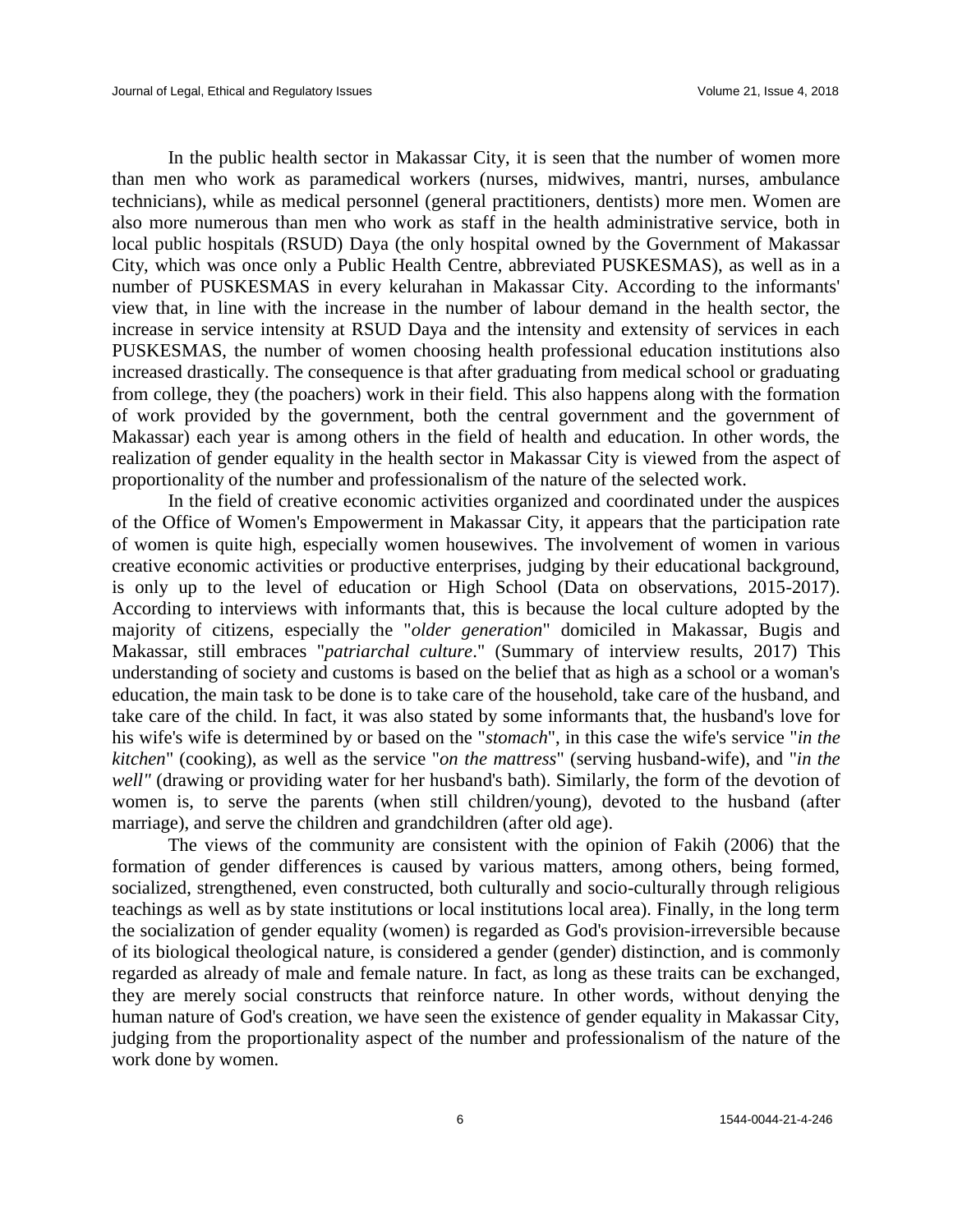In the aspect (activity) of the productive economy, women's in Makassar City, especially Bugis tribe, since childhood to be educated to skilful for doing woman's job. Therefore, there is no difficulty for a woman to earn a living. They can allocate their free time to take care of the household and earn a living. Women's empowerment program in Makassar City, especially assisted by Canadian Investment Treatment Agency (CIDA), is done to reduce poverty, so women can also earn a living for the family and support the increase of household income (conclusion of interview result and observation to the community of public service user).

According to Akib et al. (2015) and Efianingrum (2008) that, facing a situation where in society still found cultural values and practices that obstruct justice and gender equality need to socialize the concept of open education for the transformation of cosmopolitan and egalitarian new values, liberating and justice, not vice versa. To ensure the fulfillment of human rights and the implementation of the Convention on the Elimination of All Forms of Discrimination Against Women (CEDAW), there should be political will and concrete action from the government together with the community members for women to come together and obtain equal treatment with men.

The empowerment of women in Makassar City is similar with the activities undertaken by the Women's Study Center (PSW) of Makassar State University on Training to improve women's skills in several places, for example in Maros Regency, North Galesong Takalar District and others. Home industry-based skill training is done by making fish abon, making fertilizer from household waste, sewing school uniform, selei pineapple, nata decoco, and empowering the potential of the environment by planting medicinal plants (live pharmacies). Skills for women are related to the creative economic activity. The bottleneck is the classic problem of capital and marketing.

Based on the above research results can be stated that talking about public services from a gender perspective, the culture of people in Makassar does not distinguish women from men. The only thing that still lacks is how to improve the quantity and quality of process, output and outcome. Women are State/regional assets and in their hands family life quality is determined.

There is another interesting side in the city of Makassar about gender equality programs in public services in health. This program is appropriate because it is one of the priority agenda of Makassar City government in providing "*public space*" which will be integrated with the office where women work, such as exclusive public sphere for breastfeeding and child care. With the provision of such public spaces, women can still fulfill their primary duties as determinants of family life quality and can also fulfill their obligations as employees or employees. They are no longer late in the office or have to return home to breastfeed their children, feeling tired by going back and forth on the road, and so the job remains effective, as well as reducing traffic congestion. On the other hand, regarding children, the quality of life of children is maintained. Especially in daycare place placed professional officers with educational background and experience by the institution of Early Childhood Education (PAUD) or nutritionist, so that from the toddler children have received a quality education and quality health services.

On the economic aspect, the female entrepreneurship spirit in Makassar City is quite high, both when the women study in educational institutions, especially vocational education (Jufri et al., 2018), as well as in college (Syam et al., 2018). In other words, the entrepreneurial spirit of women based on creativity and innovation (Dharma & Akib, 2009) has been built early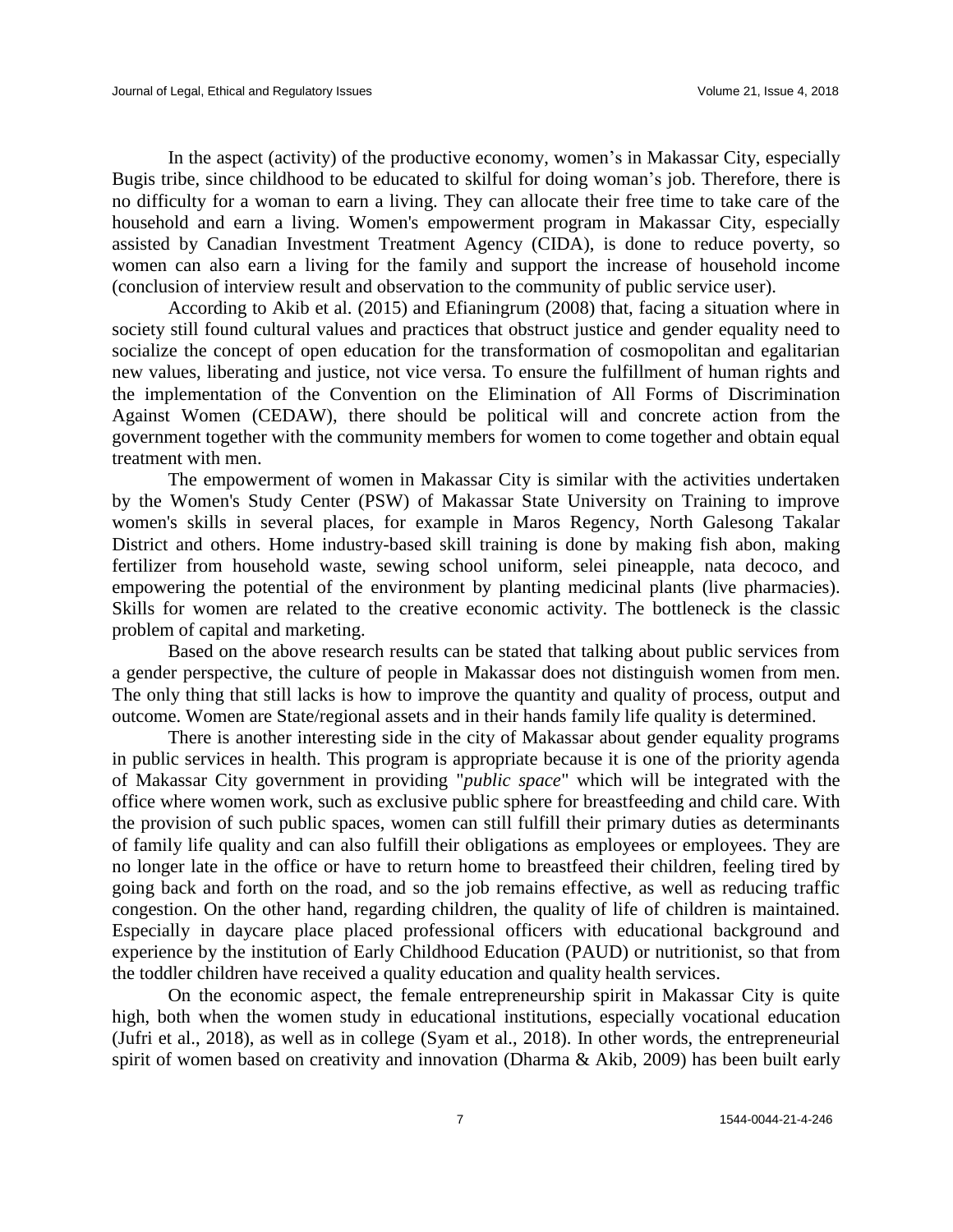on. According to the informant's view, there is no problem for women to earn a living, because what is more important is that women's income should not only be devoted to sociality, but also to positive things for improving the quality of human resources. In fact, the phenomenon seen in all Organizations of Regional Apparatus (OPD) in Makassar City today is that women have also been given equal opportunity with men to occupy strategic positions in the bureaucracy.

The appreciation of creative-productive activities undertaken by women is supported by various elements, so that women can create the same with men. Programs considered by informants to support the existence and gender equality of women in the public service bureaucracy and the segment of community life in Makassar City are the synergy of the functions and roles of local institutions ie Empowerment Units, Government Institutions, Private Institutions and Socio-Cultural Societies.

# **Empowerment Unit**

The empowerment unit in Makassar is an important institution that serves as a vehicle for women to participate in various programs. This empowerment unit has four levels, ie individual, household, urban neighborhood and urban environment. The role of this institution is very important because it determines the priority level of each level of women's empowerment activities. The program is implemented on an individual level, alley or village level, sub-district level and Makassar City level. An important and interesting program that has been proclaimed and implemented by the Makassar government is "*Garden Lorong Program*." In this garden aisle, productive business activities are conducted through institutional vehicle involving women and housewives, among others, Lorong Usaha Program (BULO), View Garbage View program (LISA), Apartment Lorong (APPARONG), and so on.

# **Government Institution**

The Government of Makassar City supports the establishment of the legal legality of women's empowerment program for the smooth running of every program implemented, at home, in the office and in the halls around Makassar. This legal basis inspires and motivates women and housewives to engage in "*educated*" and "*healthy*" productive business activities. The National Program for Women Empowerment (PN2P) has also become a pioneer in every region, especially in Makassar, so that any complaint intended to promote this national program by the government allocates financing as a sense of responsibility to the community, including women.

In the aspect of financing productive business activities for women, the central government and the government of Makassar City have provided funds to finance programs, projects, activities in each unit. Women's empowerment is not only at the level of program implementation which is the government's attention, but also the formulation of the action program policy is also noticed by the local government. Similarly, women's empowerment programs are not just physical programs, but also education, health and creative economy programs. The basic philosophy and essential objectives of all such programs of empowerment and gender equality are clear, as the informant expressed that: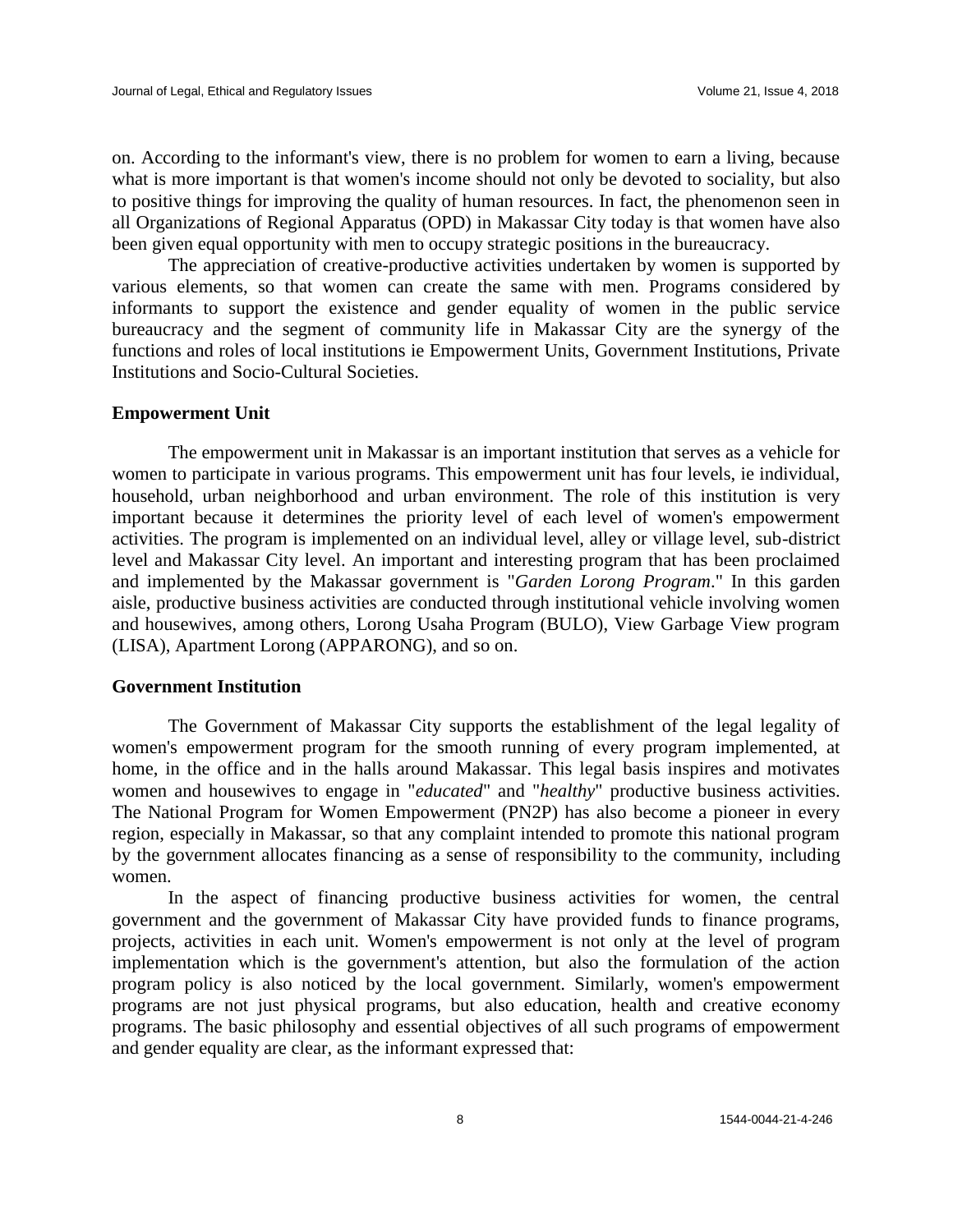"*Behind strong men there is also a stronger woman*."

Therefore, the orientation of the introduction of women's empowerment programs based on gender equality remains a common concern and as one of the priority agenda of human development in Makassar City.

At the sub-district and sub-district levels, the role of government institutions serves as a protector as well as an advisor to guide the community, and to cooperate with business people, religious leaders, NGOs and citizens in involving women in their activities. At the level of government of Makassar City, the function and role of government bureaucracy are to support the sustainability of the program (conclusion of interview result).

# **Private Institution**

The private sector in question is a non-governmental institution that collaborates or provides financial and material support to the community in the form of awareness of women's empowerment programs. Institutions that often implement cooperation are NGO (Non Governmental Organization), Group of Entrepreneur of Concern Ummat, HIPMI (Association of Young Indonesian Entrepreneur), a financial institution (banks and non-bank), and big and small companies that operate, Makassar (KIMA).

# **Local Institutions in the Community**

In this process of women empowerment, individual actors and institutions that are heavily involved are citizens of Makassar City. Society is the closest and most intimate and dignified human beings, in the sense of cultivation, power and women's initiative is recognized by fellow citizens of the city. Based on the results of observations and interviews understood that the people of Makassar City look at women who should be protected, cherished, because women are hali and menelah, not men. The expression of the sense of protection is expressed institutionally, so there is a hospital named "*Sayang Ibu"/Mother Love*." The related organizations that involve women in Makassar City are, among others, Family Welfare Education (PKK), Rukun Tetangga (RT), Rukun Residents (RW), Municipal Governments, POSYANDU, especially at the level of alley and kelurahan.

In addition to the role of the actors (person-individuals or individuals) mentioned above, in the implementation of public services in Makassar, the function and role of the press (the vehicle for dissemination) and the police (the vehicle for the creation of security and order) in a synergistic (collaborative partnership). Through the role of individual and institutional actors, all women empowerment programs are implemented efficiently, effectively, economically (3-E) and sustainably.

Based on the results of the analysis and explanation of the elements of civil society and referring to the views of experts cited in the literature review, it can be stated that the central and global issues (Inglehart & Norris, 2003)on gender equality (gender of men and women) in the millennium (Kabeer, 2005) in accordance with the views (Faqih & Jaradat, 2015) on the moderating effects of gender differences and individualism-collectivism at the individual level. Similarly supports the views of experts, among others, Sainsbury, (1996); Andreassen, (1994);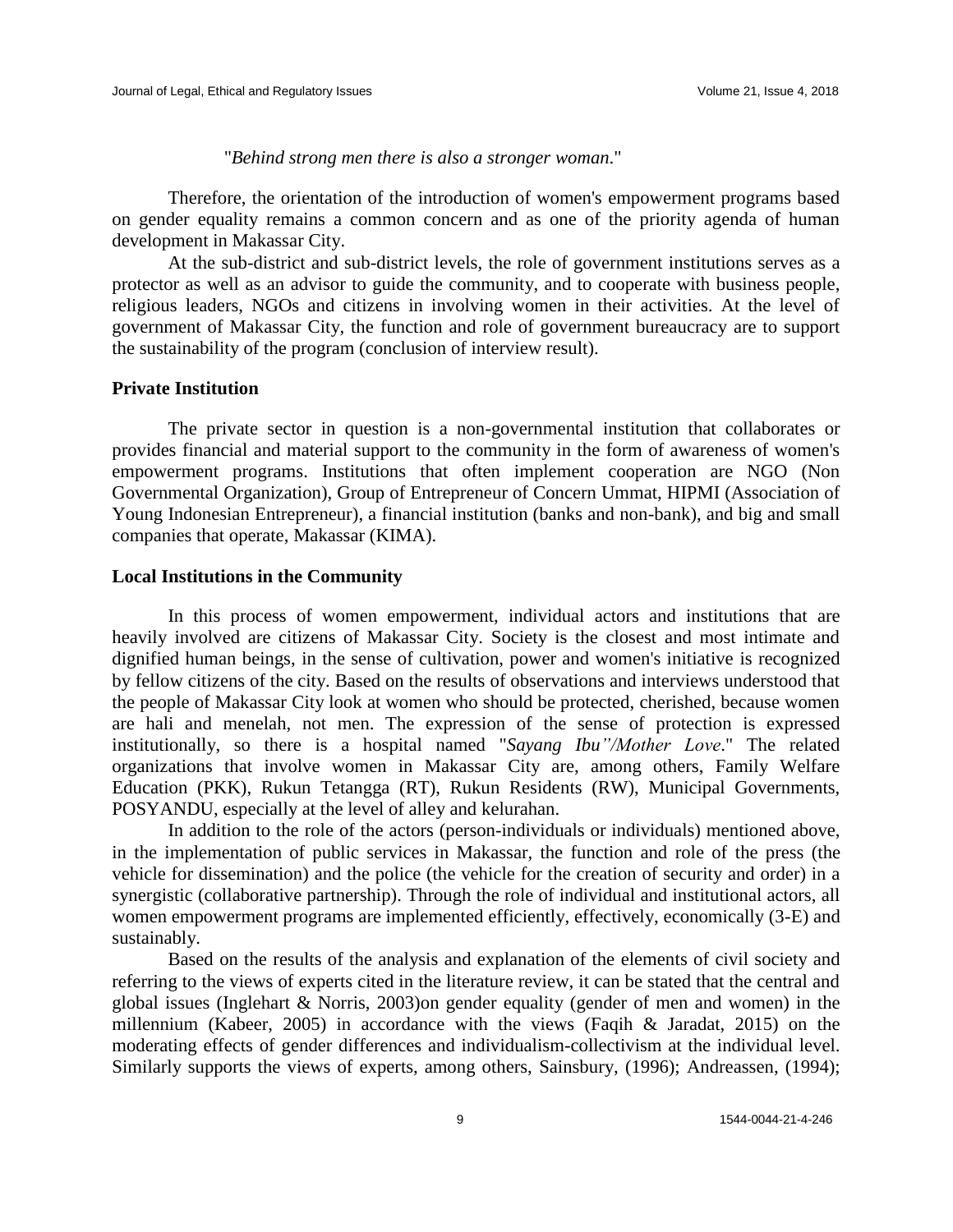Parker & Bradley, (2000); Lee & Strang, (2006); Pettigrew et al. (1997) on the significance of multi-actor roles involved in the delivery of public services through an effective and sustainable program of gender equality-based empowerment. Thus, visualization of Figure 1 on "*prototype of public service model based on gender equality*" is supported by the actor's role (civil society pillar).



# **FIGURE 1 PROTOTYPE OF 6-P PARTNERSHIP MODEL IN GENDER EQUALITY BASED PUBLIC SERVICE (PERSON, PUBLIC, PRIVATE, PEOPLE, PRESS AND POLICE PARTNERSHIP)**

In Figure 1, it can be seen synergy (collaborative partnership) the role of actors (six pillars of civil society) in the implementation of basic public services with gender equality perspective (male-female). The synergy of the function and role of this institution if implemented proportionally and professionally can serve as an effective vehicle for every civil society (person-individual-individual-individual-institutional, public, private, people, pers, police, abbreviated 6-P) element in partnership. Similarly, the synergy of actors can support institutional strengthening and arrangement as well as an accelerator of creating a model of public service delivery based on gender equality on the one hand, and as a locus for the realization of gender equality in the public service. In other words, constructed a synergistic "*partnership prototype 6- P model*" (collaborative partnership) based on gender equality in the delivery of public services.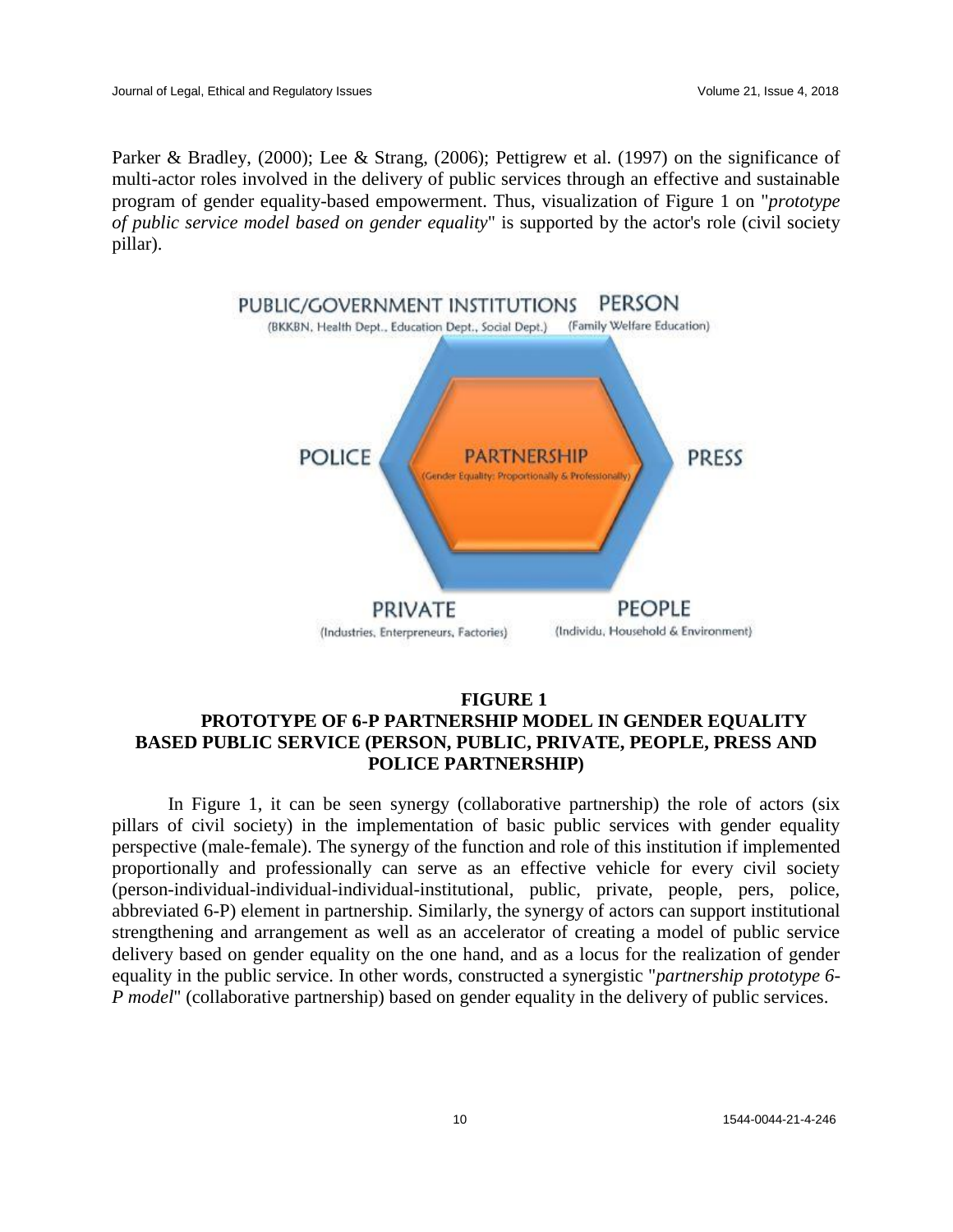# **CONCLUSIONS AND SUGGESTIONS**

The prototype of public service delivery model in Makassar City is seen through synergy (collaborative partnership) the role of actors (six pillars of civil society), namely: person (individual-institutional), public, private, people, press, police) in the implementation of basic public services gender equality. The synergy of the function and role of this institution is carried out in a proportional and professional manner has been used as an effective vehicle for every civil society element (person, public, private, people, press, police an d abbreviated 6-P) partner. Similarly, the synergy of actors has supported institutional strengthening and arrangement, and as an accelerator for the creation of a model of public service delivery based on gender equality on the one hand, and as a locus for the realization of gender equality in public services. In other words, the prototype of a 6-P partnership model based on gender equality in the delivery of public services is constructed.

In order to realize the effective and sustainable implementation of basic public services based on gender equality in the current third millennium era, it is necessary to arrange and institutionalize public service models that synergize the functions and roles of six pillars of civil society: (1) individuals, individually and institutionalized; (2) Government Institutions; (3) Private Institutions; (4) Local Institutions in the Community; (5) Press as a vehicle for dissemination; (6) Police, as a vehicle to ensure order, order and sustainability of women's empowerment program. The synergy of the tasks and functions of the entity are carried out according to the prototype of a collaborative partnership model in the delivery of gender-based public services.

#### **REFERENCES**

- Akib, H., Johanna, M., & Dan, R.S. (2015). *Model pelayanan publik dasar berbasis kesetaraan gender di kota makassar*. Makassar, Indonesia: Lembaga Penelitian Universitas Negeri Makassar.
- Aucoin, P. (1990). Administrative reform in public management: Paradigms, principles, paradoxes and pendulums. *Governance*, *3*(2), 115-137.
- Batley, R., & Larbi, G. (2004). *The changing role of government: The reform of public services in developing countries*. Springer.
- Dharma, S., & Akib, H. (2009). Kewirausahaan sekolah berbasis kreatifitas dan inovasi. *Jurnal Pendidikan Dan Kebudayaan Edisi Khusus*, *15*(1), 102-117.
- Efianingrum, A. (2008). Pendidikan dan pemajuan perempuan: Menuju keadilan gender. *FONDASIA*, *1*(9), 25-49.
- Elder, G.H. (1975). Age differentiation and the life course. *Annual Review of Sociology*, *1*(1), 165-190.

Ferlie, E. (1996). *The new public management in action*. Oxford University Press, USA.

- Ferlie, E., Ashburner, L., & Fitzgerald, L. (1995). Corporate governance and the public sector: Some issues and evidence from the NHS. *Public Administration*, *73*(3), 375-392.
- Graham, J., Amos, B., & Plumptre, T. (2003). Principles for good governance in the 21<sup>st</sup> century. *In Policy brief, 15, 1-6.*
- Hartley, J. (2005). Innovation in governance and public services: Past and present. *Public Money and Management*, *25*(1), 27-34.
- Hartley, J., & Allison, M. (2000). The modernization and improvement of government and public services: The role of leadership in the modernization and improvement of public services. *Public Money and Management*, *20*(2), 35-40.
- Hood, C., & Dixon, R. (2013). A model of cost-cutting in government? The great management revolution in UK central government reconsidered. *Public Administration*, *91*(1), 114-134.
- Inglehart, R., & Norris, P. (2003). *Rising tide: Gender equality and cultural change around the world*. Cambridge